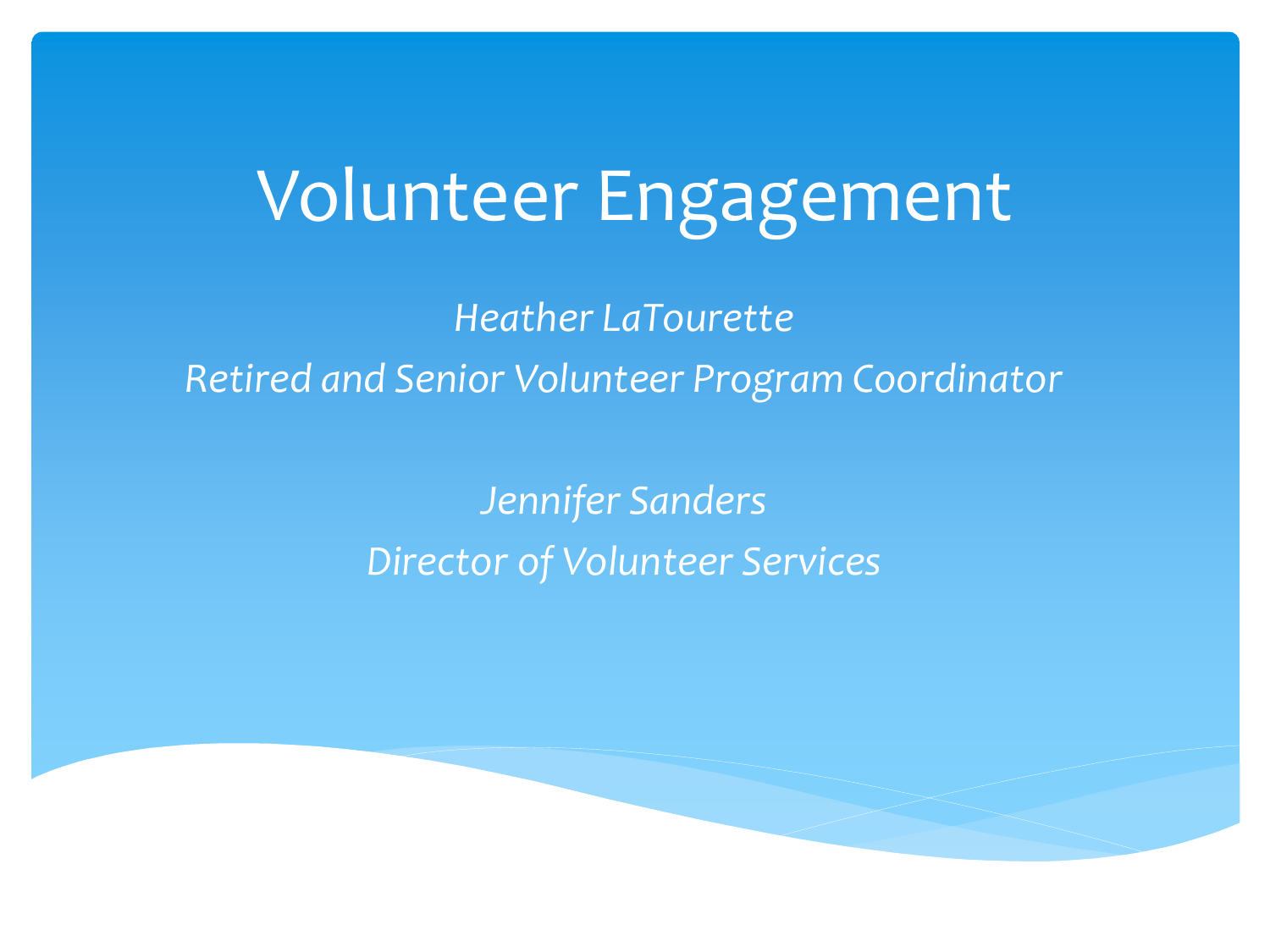#### Goals of the Workshop

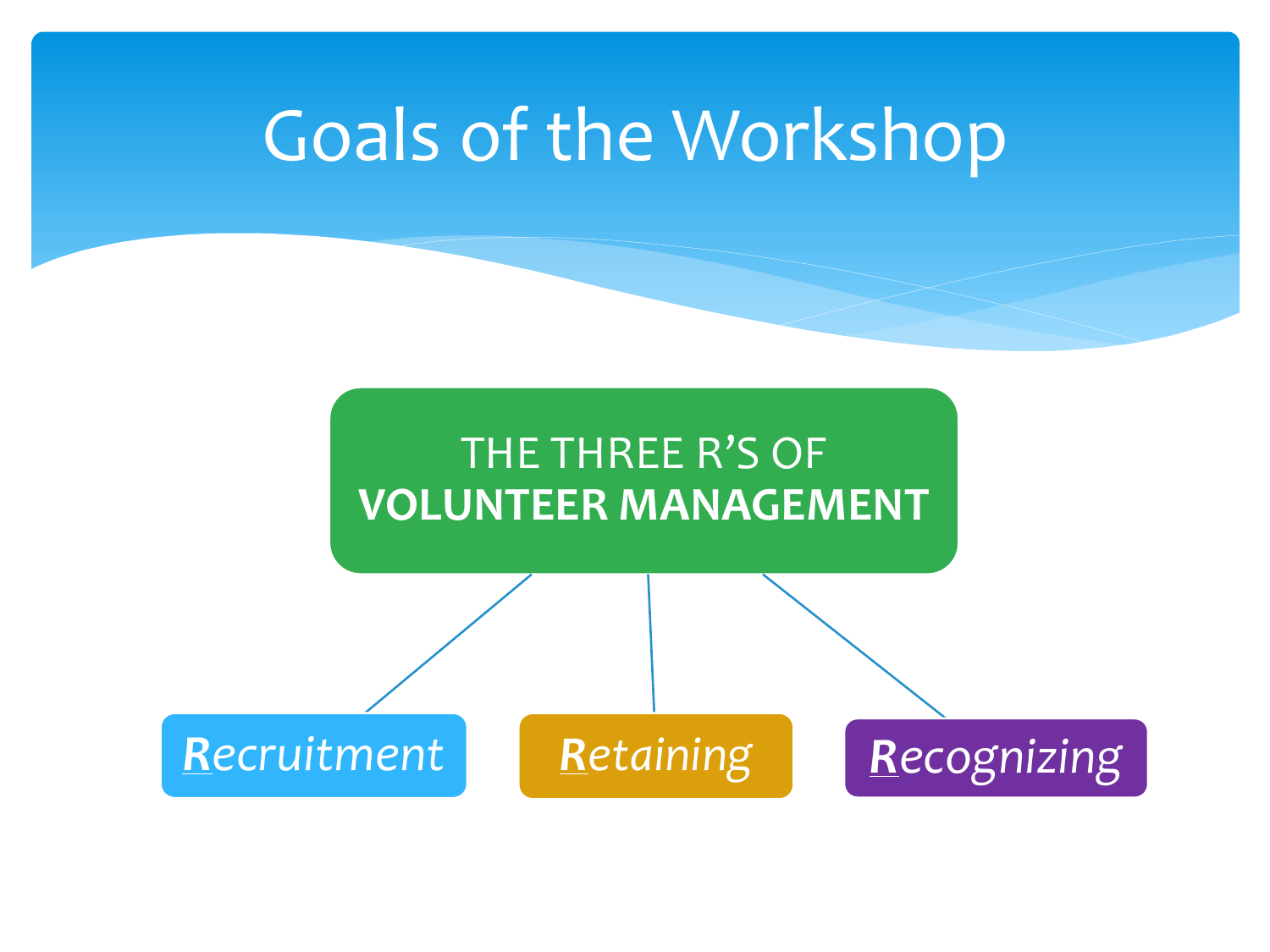#### Before Recruitment



- Creating work with IMPACT!
- "Anyone can do this" vs. Volunteer Engagement
- Creating specific roles that attract volunteers with specific skills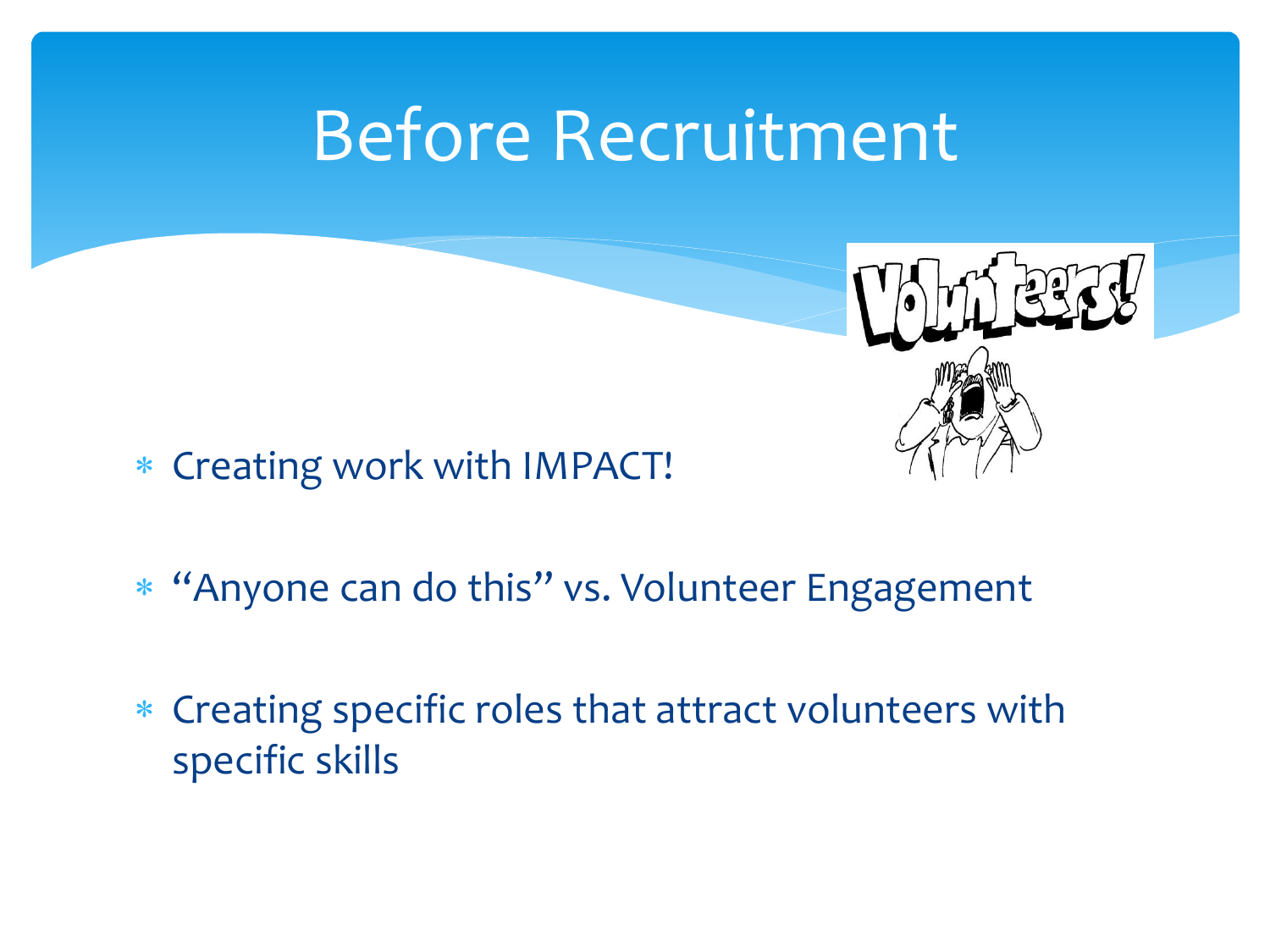#### Connecting People to Their Passion

#### **The most successful volunteer is someone whose volunteer position matches their passion.**

Make a connection between your organizations needs and the individuals passion.

Volunteering also allows individuals to discover what their true passion is.

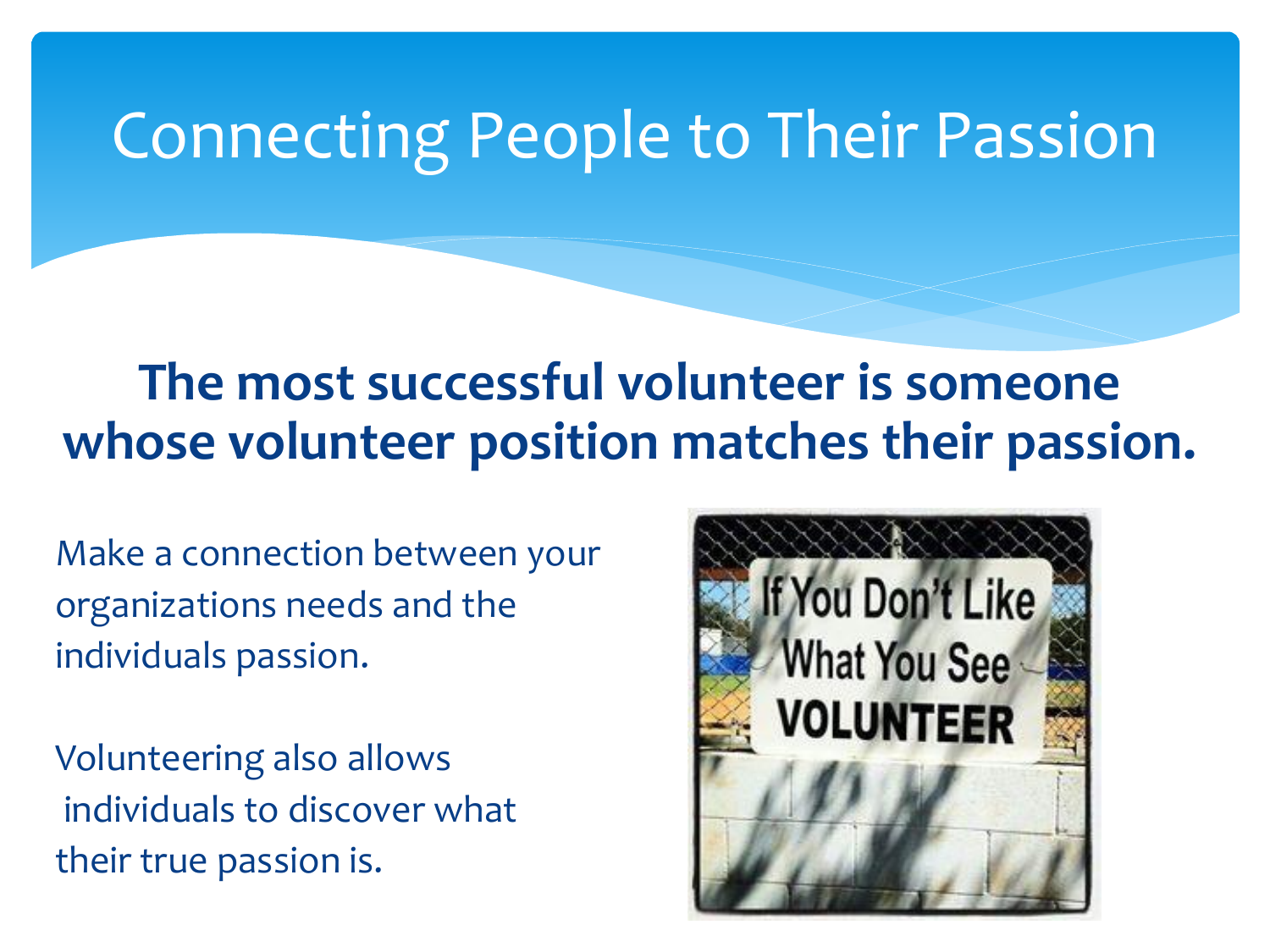

#### TELL YOUR STORY

You are going to make a difference this way…

Join us in the movement to change this…

Our community needs you to…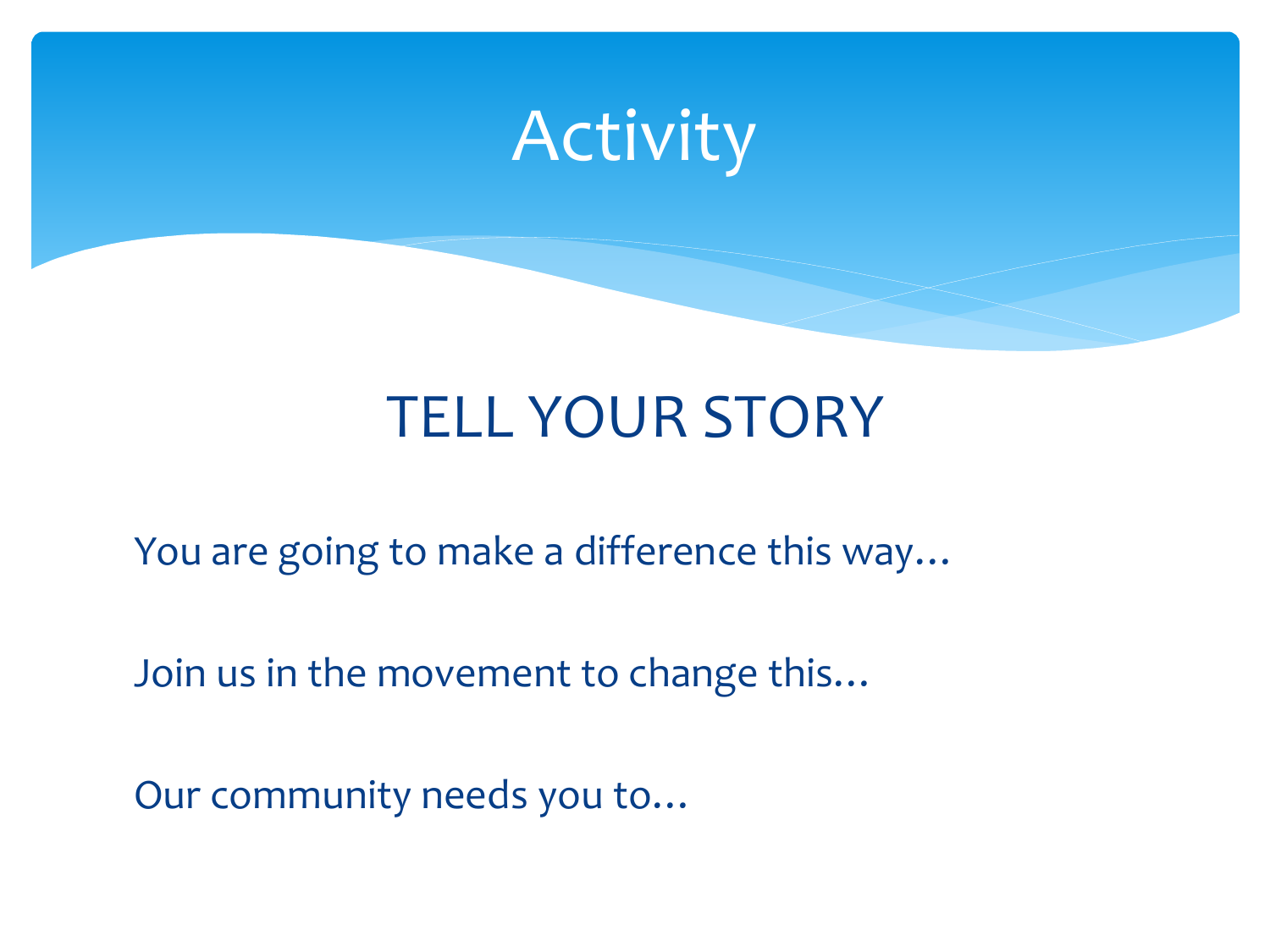#### Methods of Volunteer Recruitment

- Warm Body Recruitment
- Targeted Recruitment
- Concentric Circles Recruitment
- Social Media and Online Volunteer Matching Sites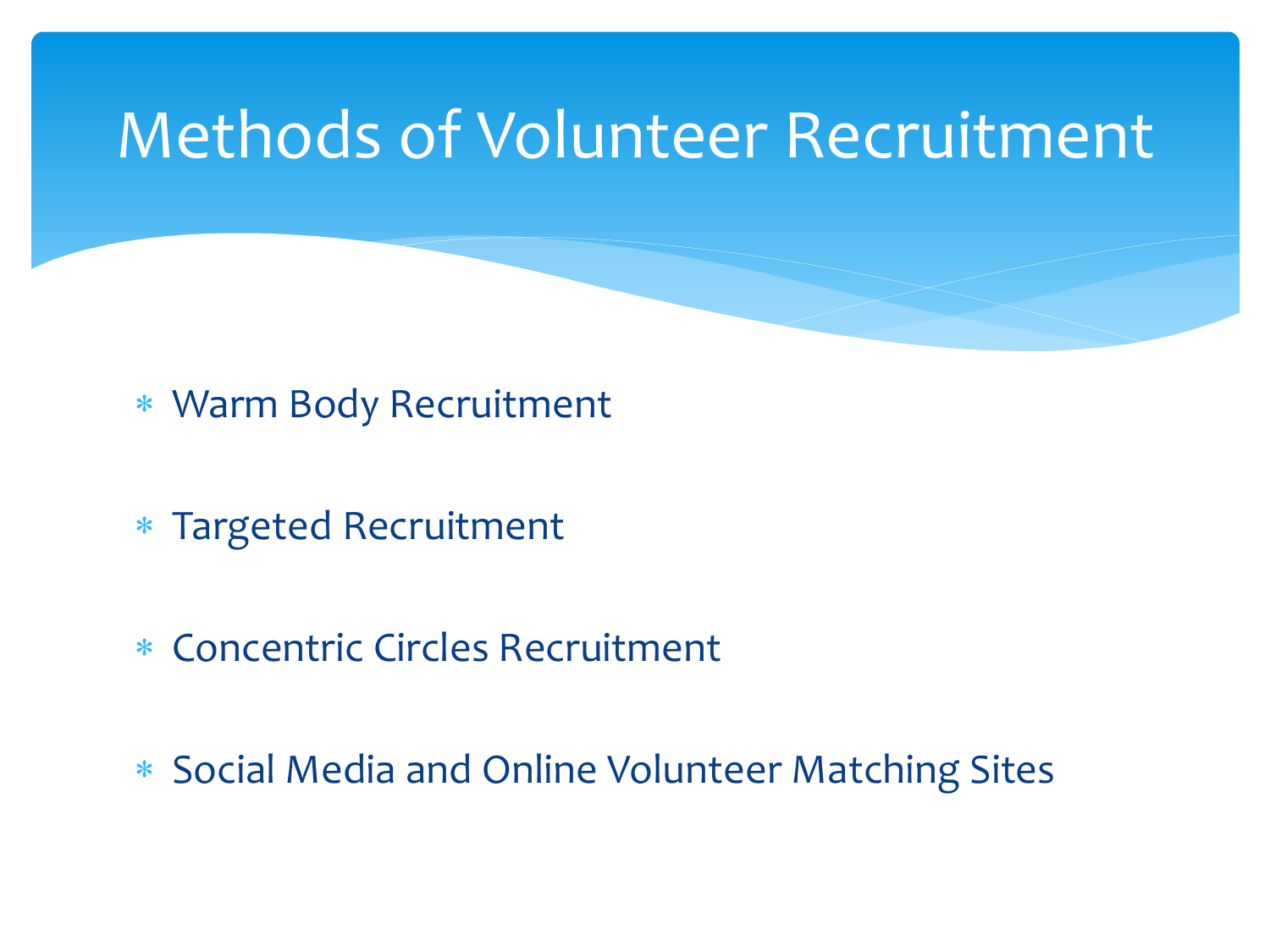#### Warm Body Recruitment



- Distribution of brochures
- Posters
- Speaking to Groups
- Notices in appropriate media
- Word of Mouth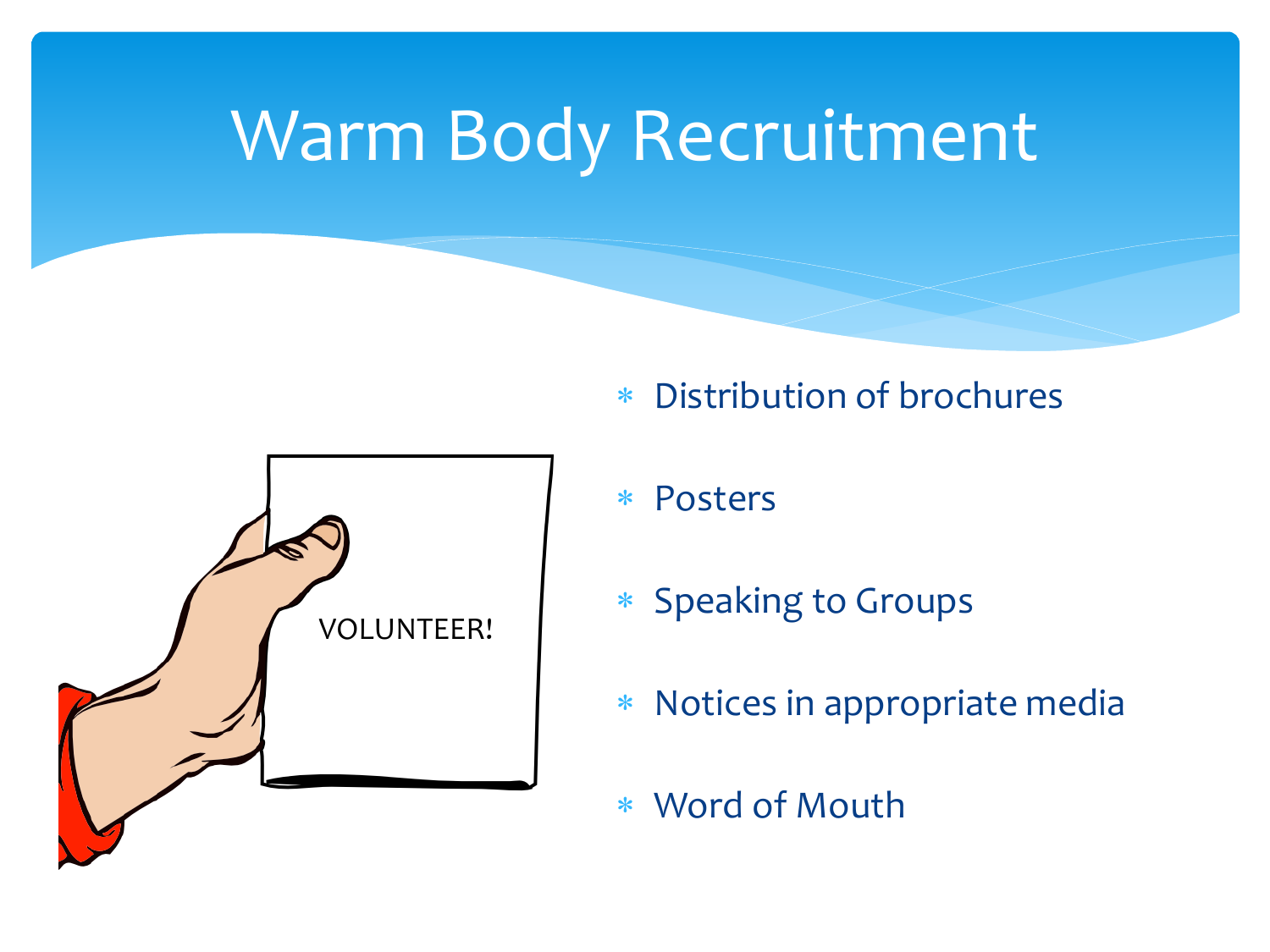#### Targeted Recruitment

#### Targeted recruitment involves a planned approach to smaller audiences.

A targeted volunteer recruitment campaign involves asking four questions.

- WHAT
- WHO
- **HOW**
- WHAT

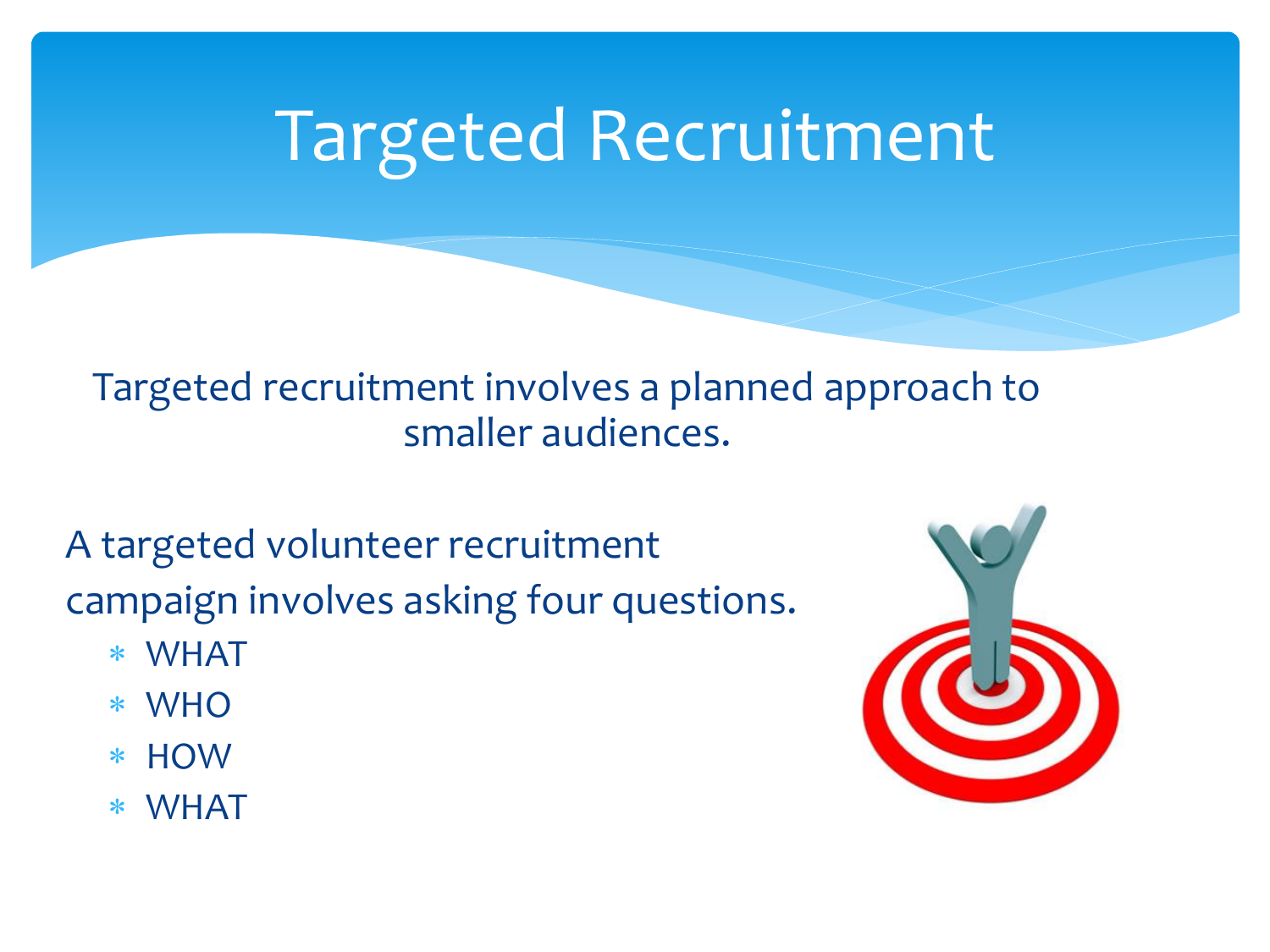#### Concentric Circles Recruitment

This recruitment method requires volunteer managers to identify individuals who are already in direct or indirect contact with the organization.



- Clients, their families and friends
- Alumni of the program
- Friends of current volunteers and/or staff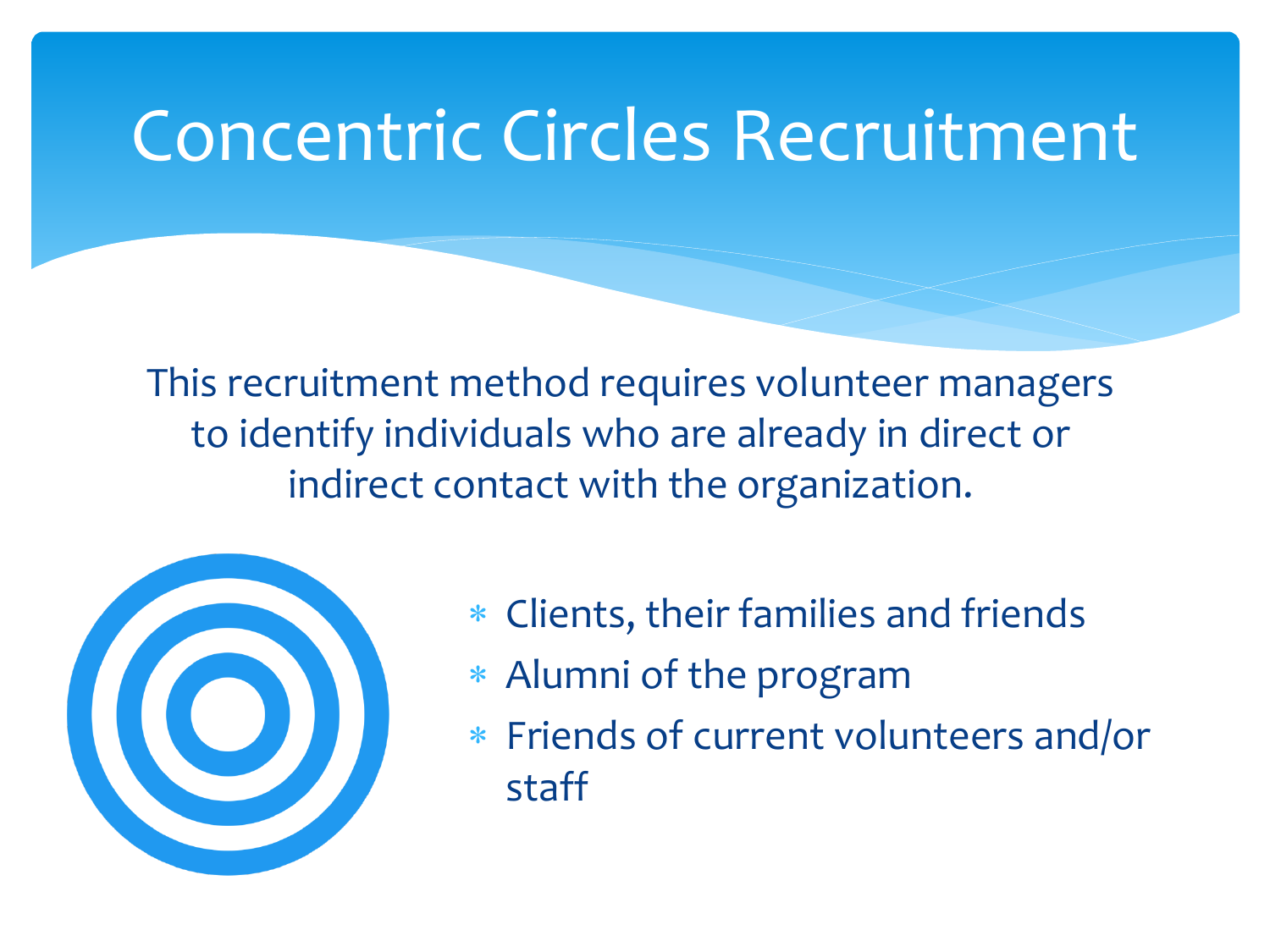### Social Media and Online Volunteer Matching Sites

The use of online recruitment has soared in recent years. If you are not using social media or an online volunteer matching site you may be missing out on potential volunteers!



- Social Media Platforms
- Volunteer Match (http://www.volunteermatch.org/)
- Idealist (http://www.idealist.org/)
- All For Good (http://www.allforgood.org/)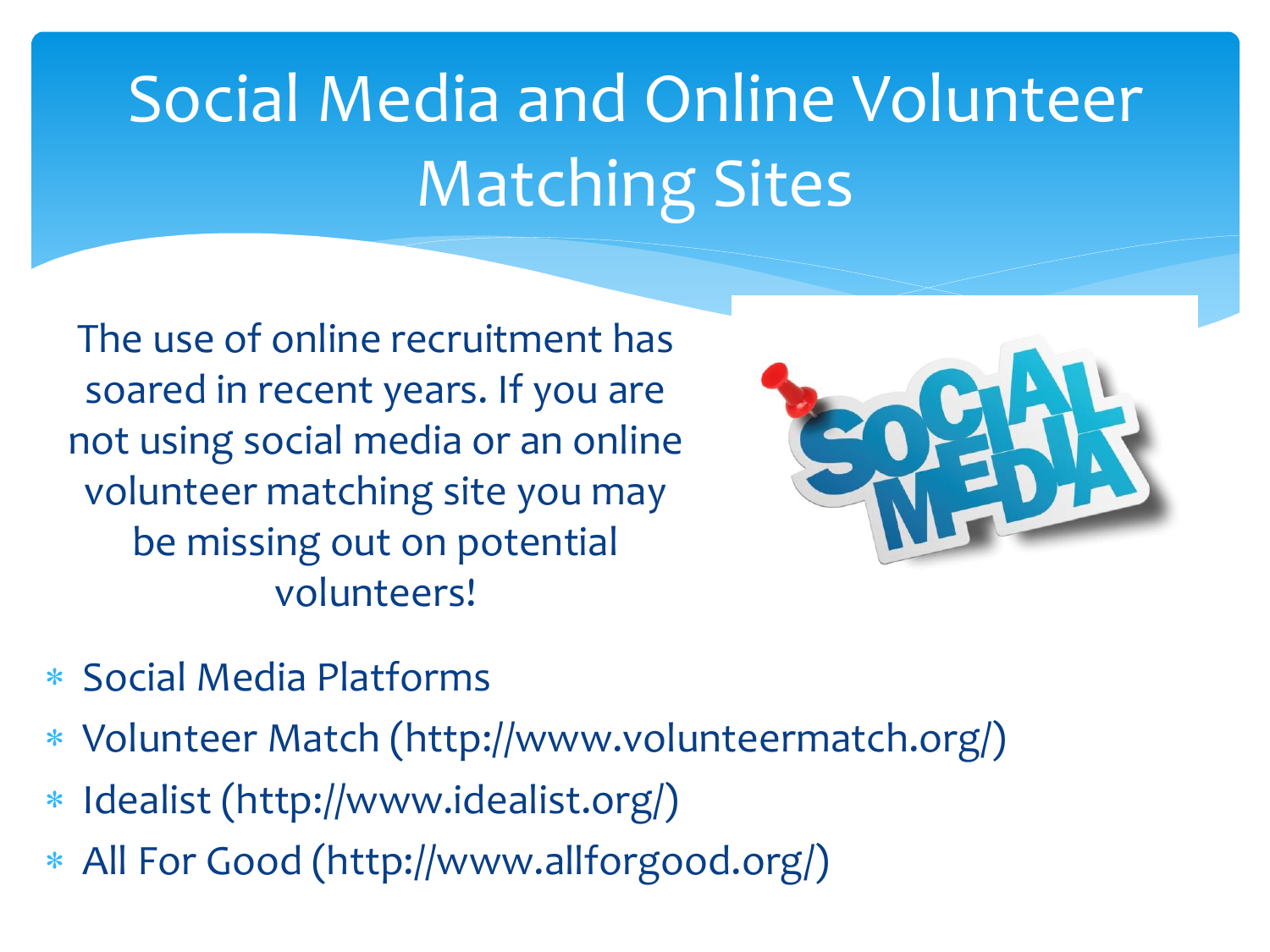#### What works for you?

## Recruitment *Group Discussion*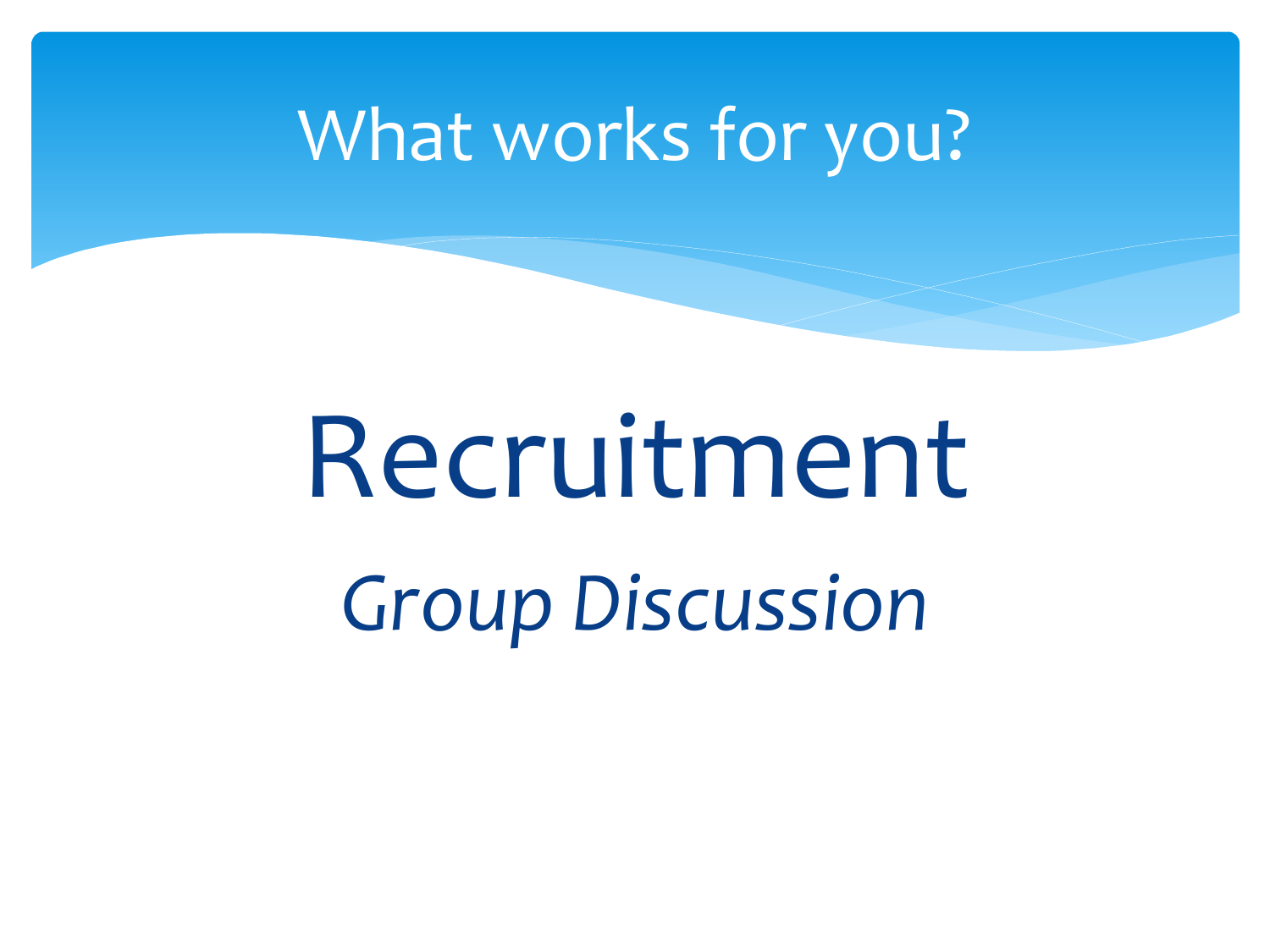## **BREAK**

*"Volunteers do not necessarily have the time; they just have the heart."* ~Elizabeth Andrew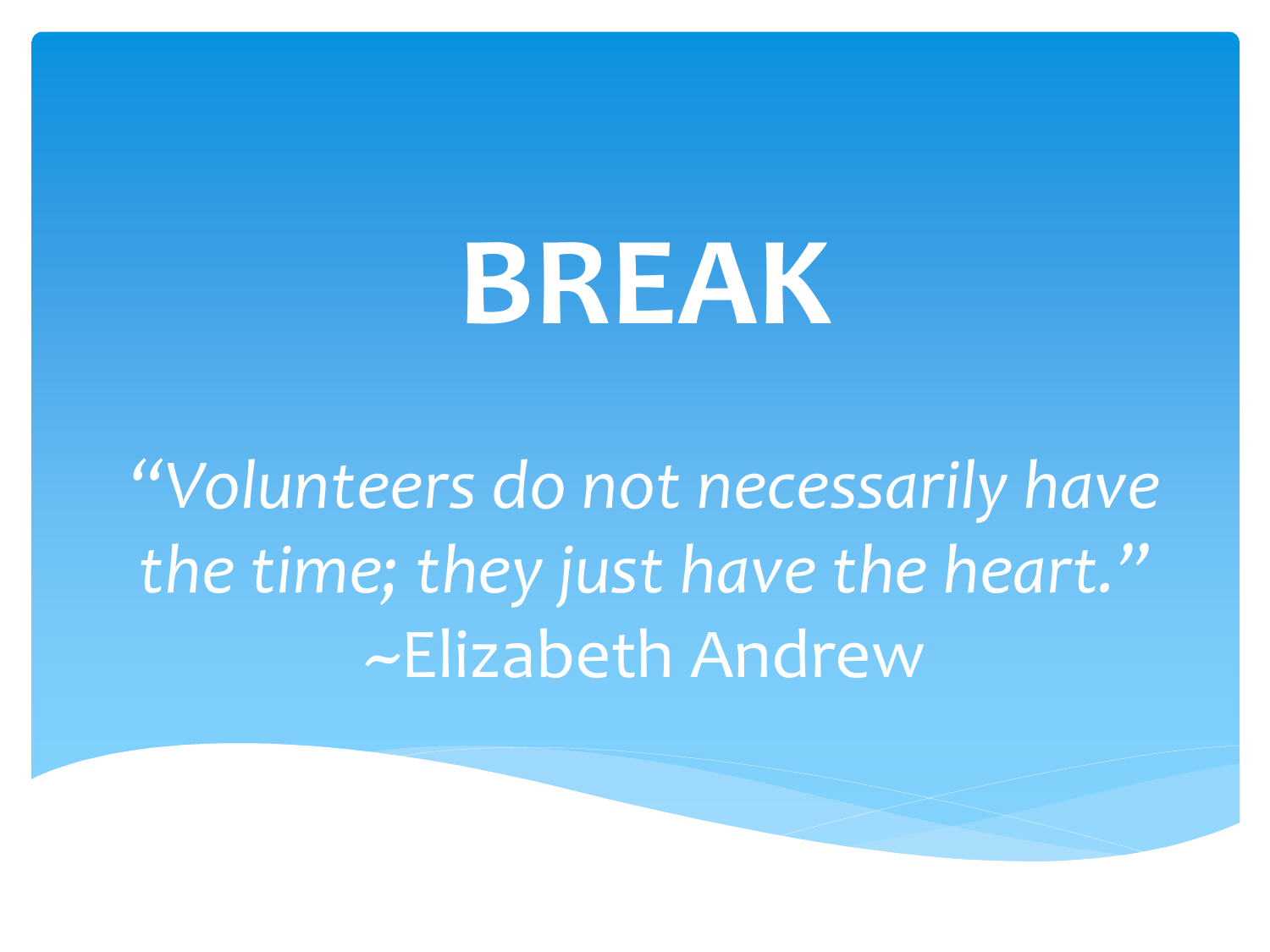It doesn't matter how people get through the door… they will stay because they believe in the difference they are making.



HERE TO STAY!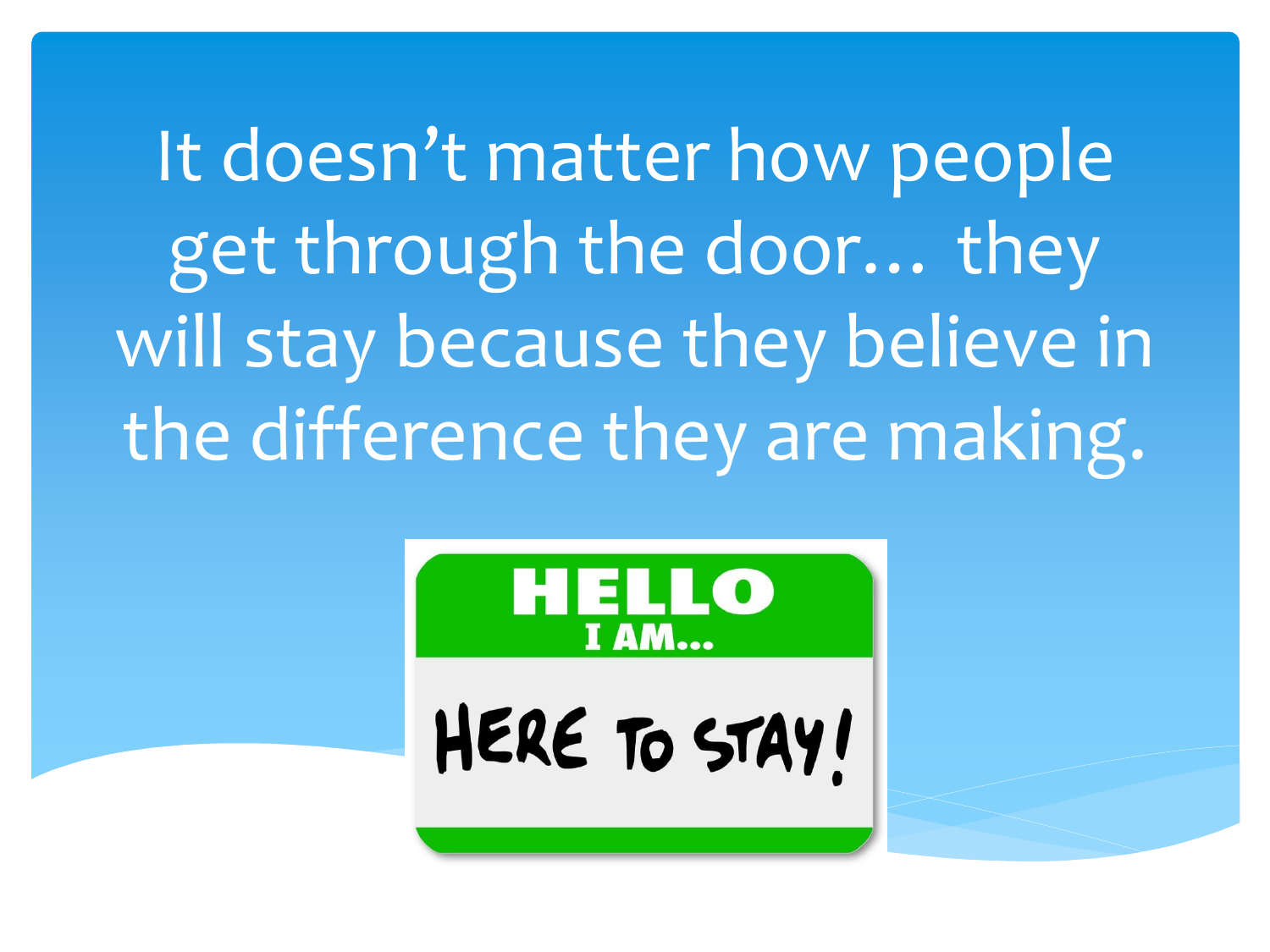### Retaining Volunteers

- Provide Opportunities for Learning and Development
- Creating a Culture of Appreciation
- Provide data about their impact
- Manage conflict, don't avoid it
- Ask for feedback
- Be flexible
- Volunteers love SWAG and food!

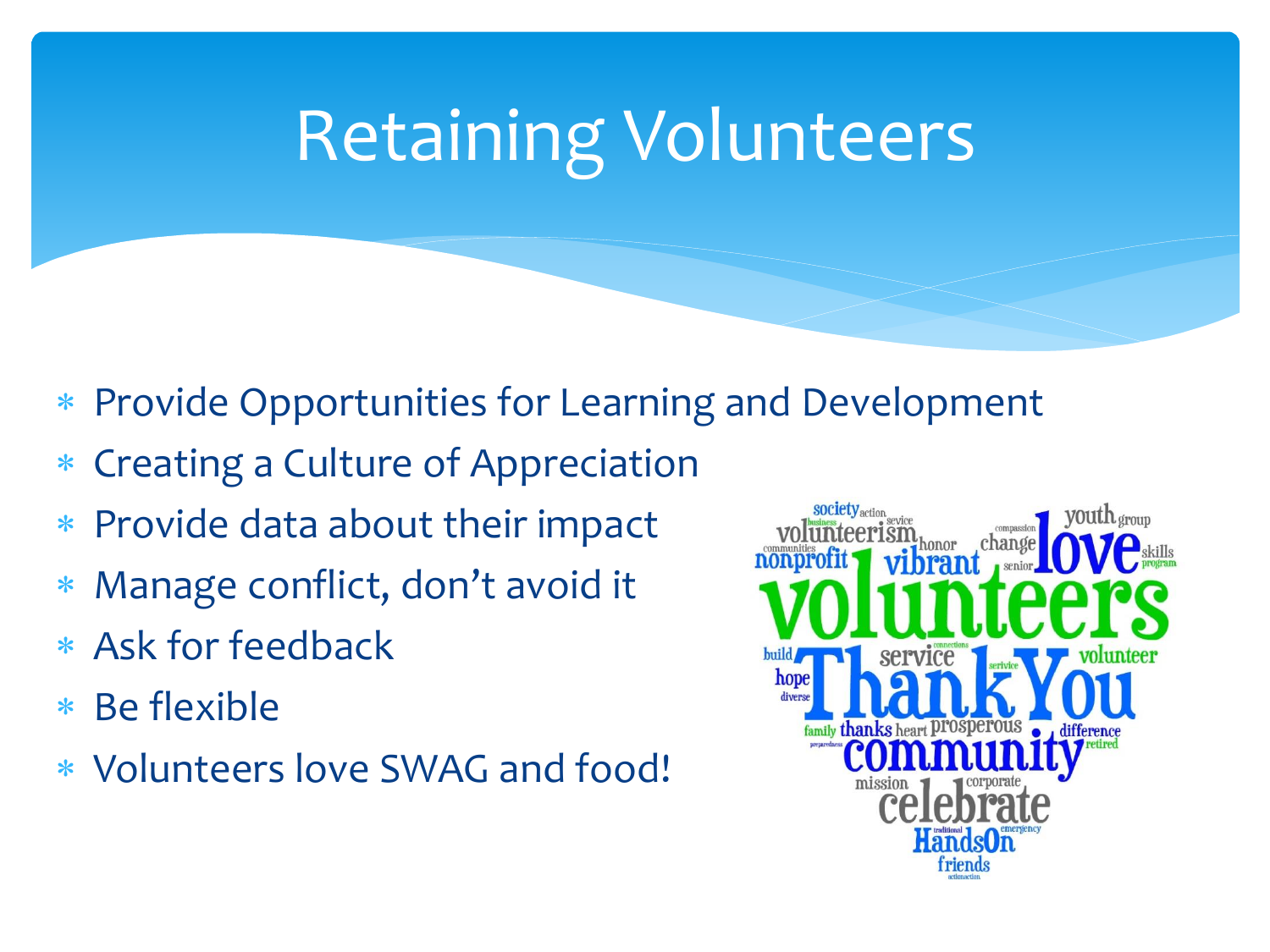



Taking the time to properly thank members for their contributions can motivate them to do even more great work for your community. But saying thanks and recognizing your dedicated helpers for their time and talents should go beyond an end-of-year appreciation luncheon.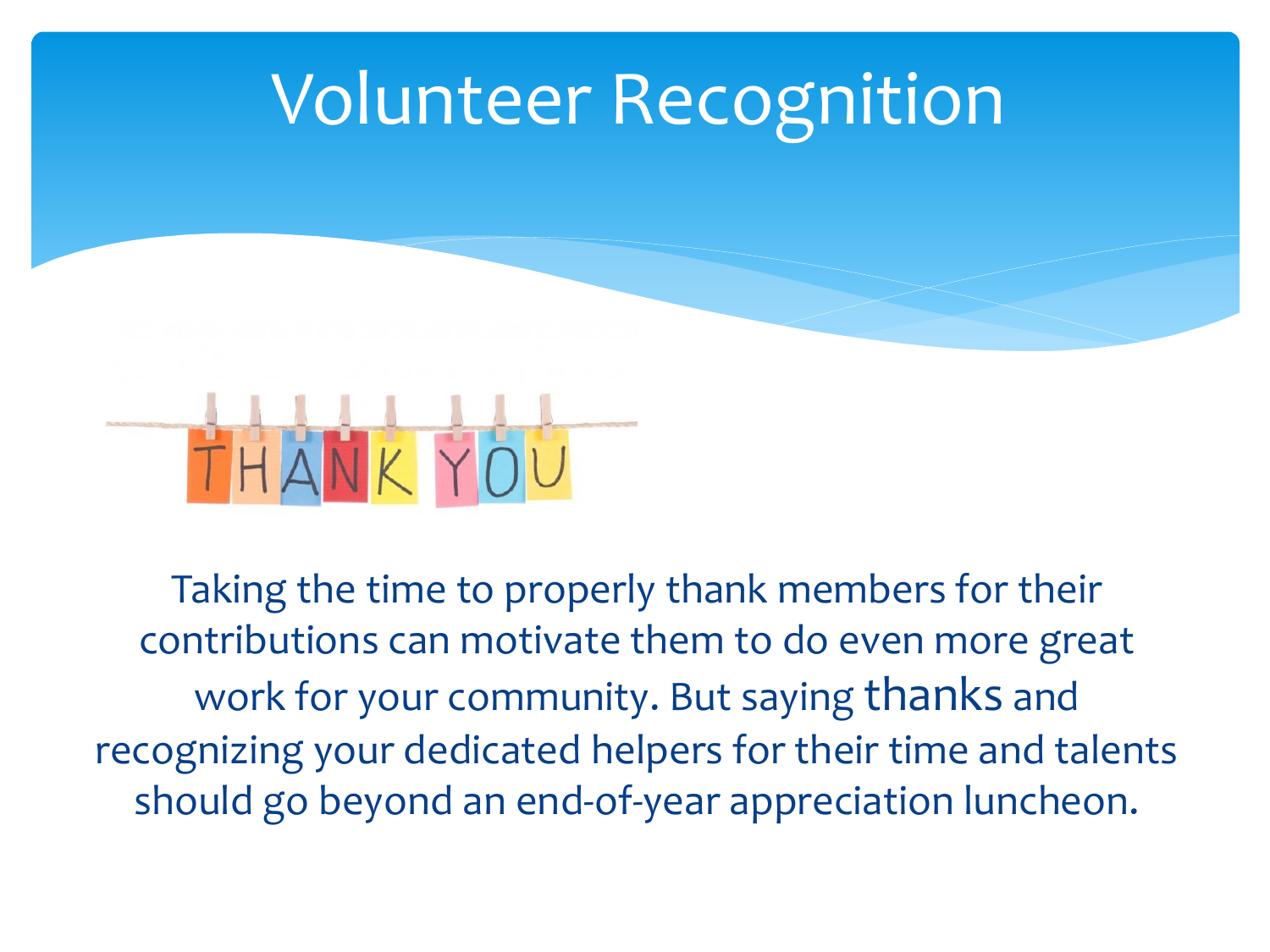### Recognition Tips

- **Be personal**
- **Be timely**
- **Be comprehensive**
- **Be reasonable**

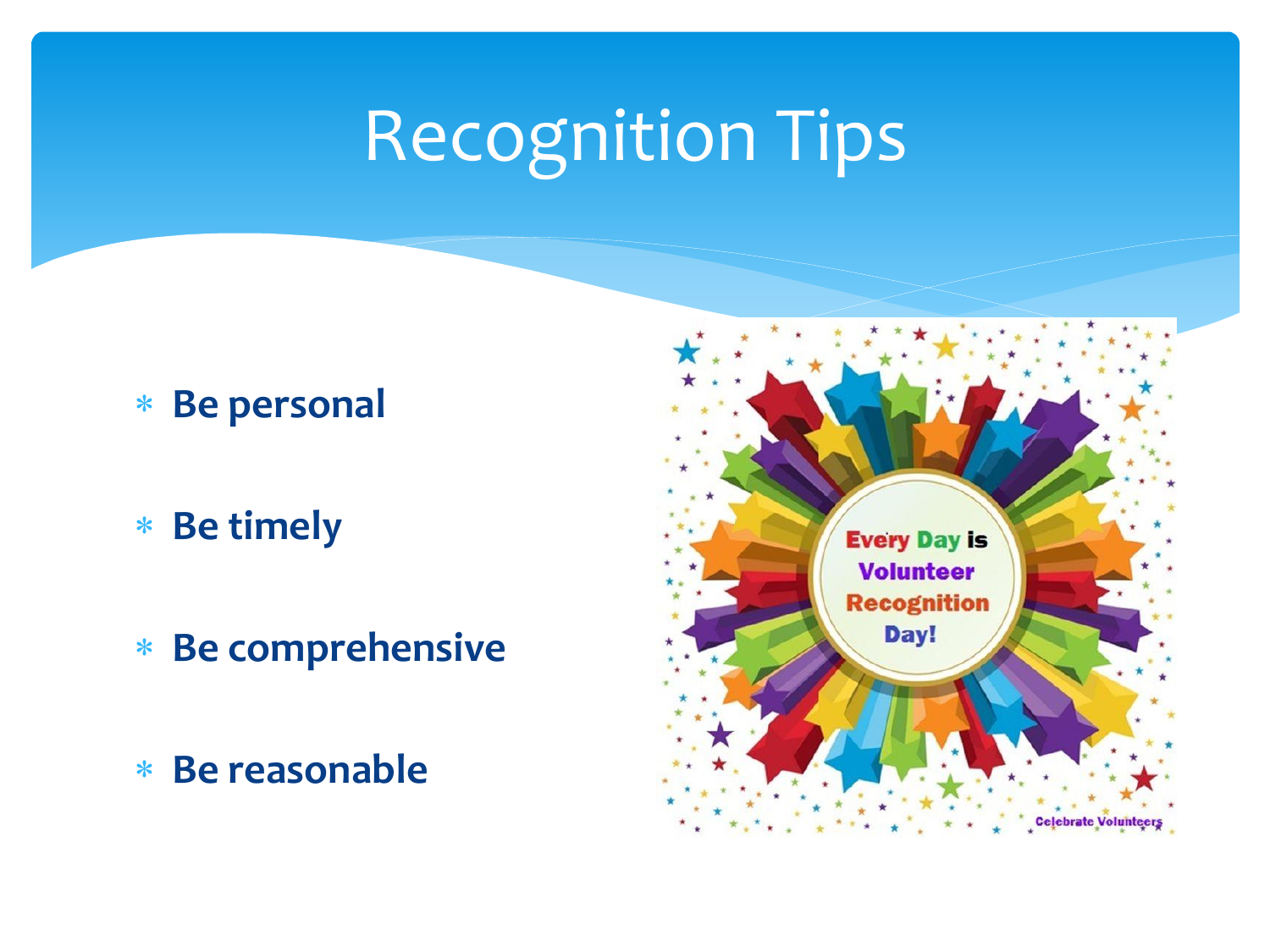#### What works for you?

# Retention & Recognition *Group Discussion*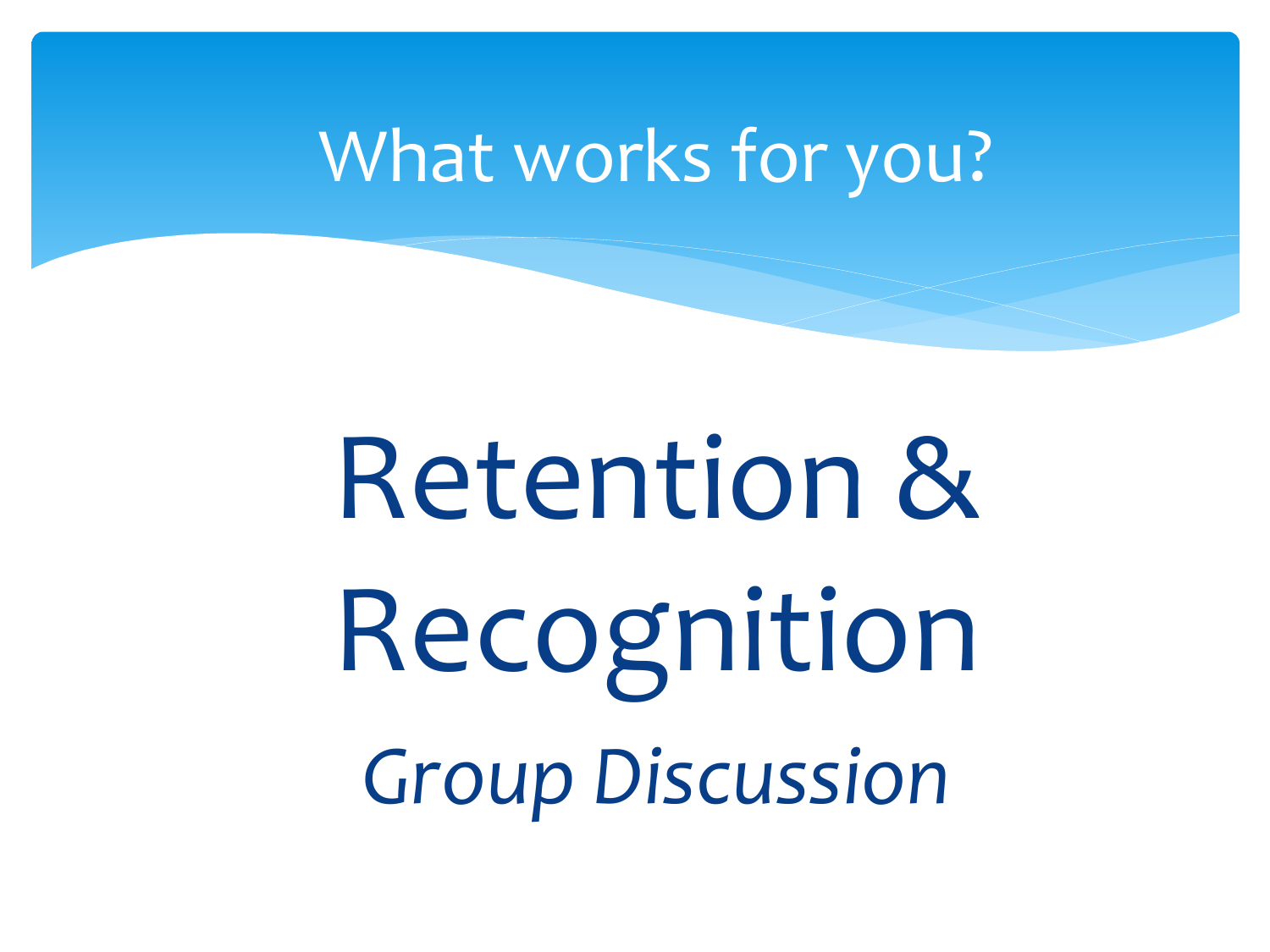#### THANK YOU!

As a volunteer leader, it's you who help make a change in our communities. You can encourage your volunteers, engage and motivate them to grow, and become a source of inspiration!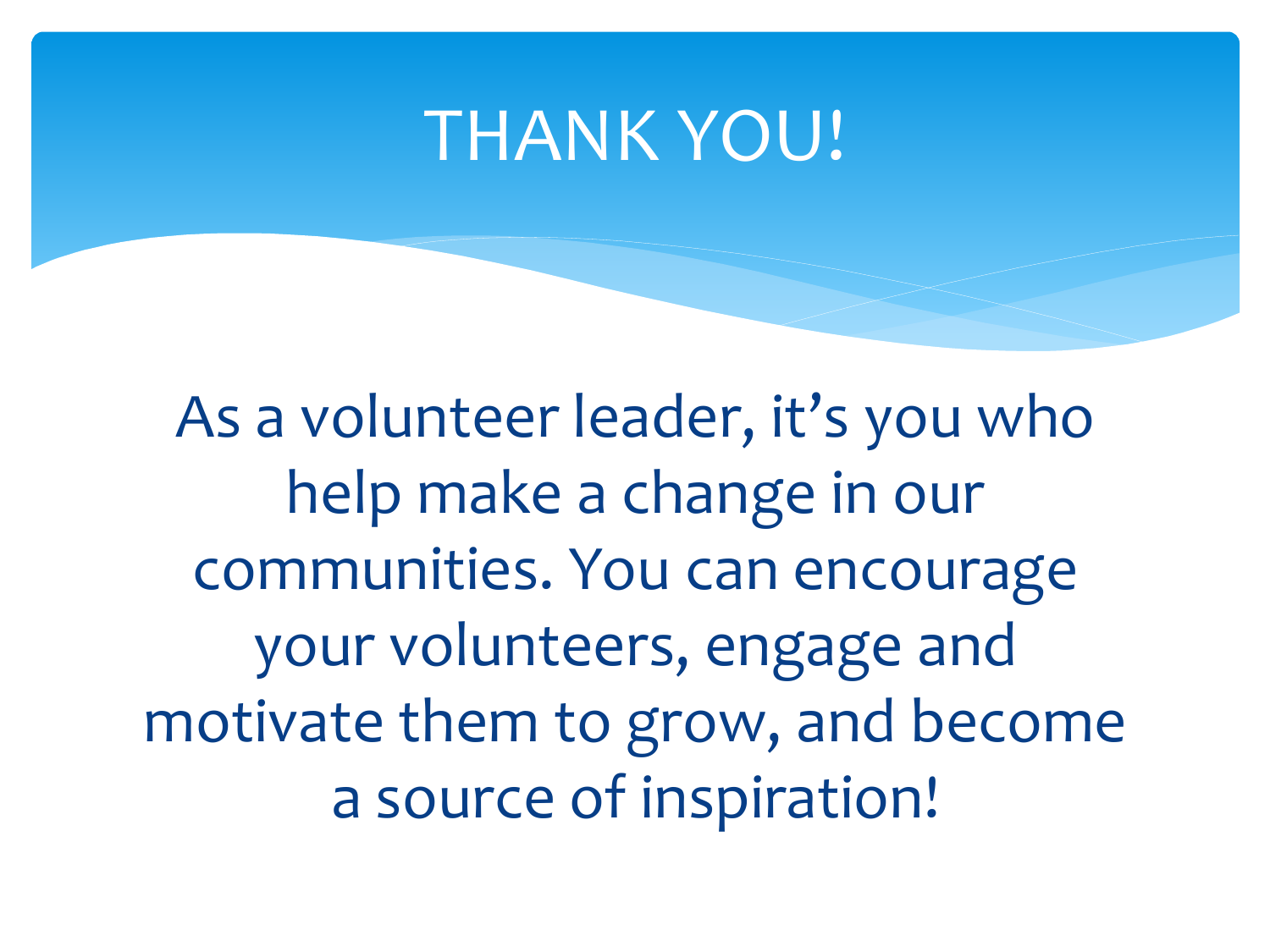#### Volunteer Management Success Kit

- A Rubber Band… to remind you to stay flexible
- Smarties… because you are smart
- Post-It Notes… to keep the communication flowing
- Paperclips… to keep you organized
- A Teamwork Quote… because teamwork is so important
- A Pencil… to write down your ideas